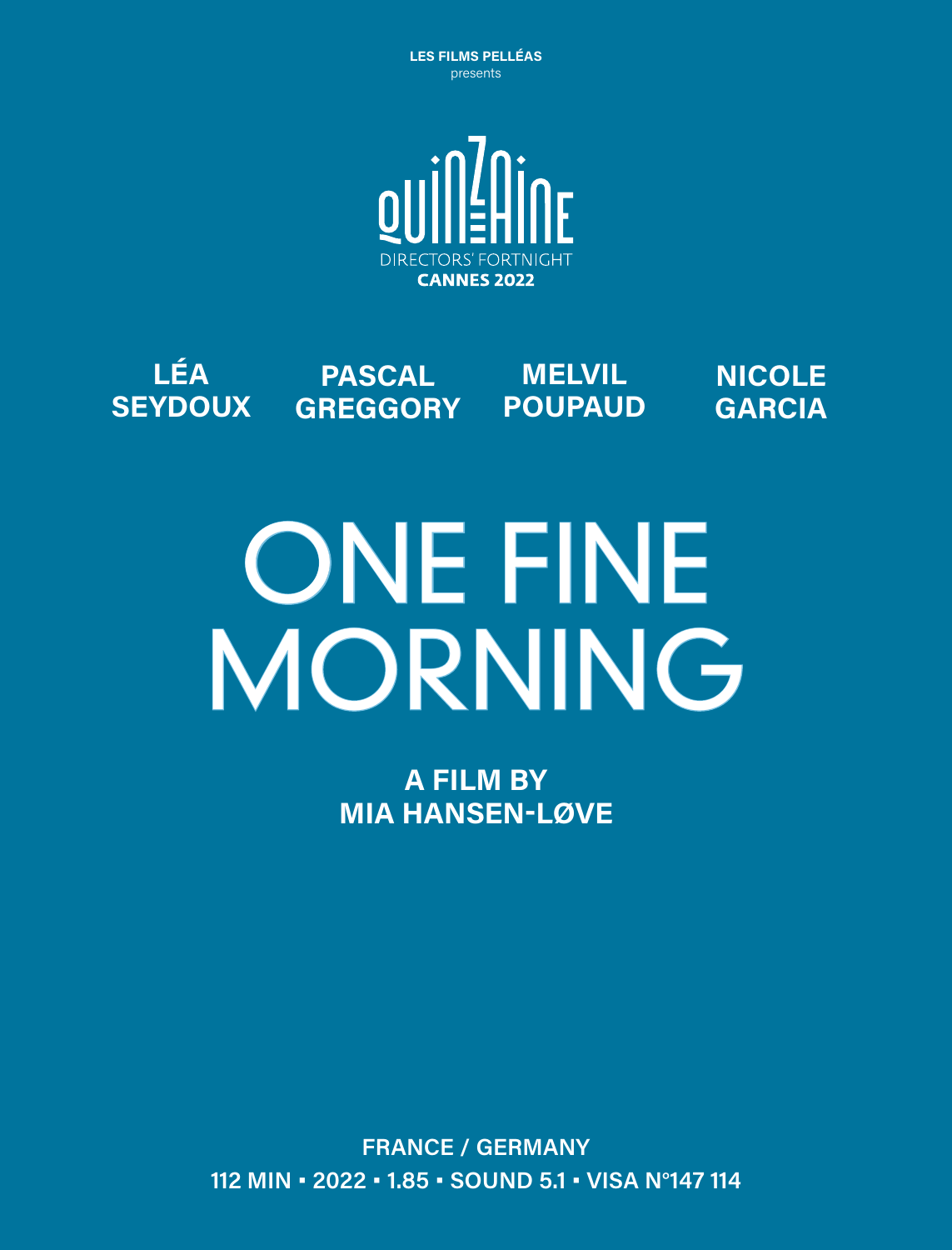#### **INTERNATIONAL PRESS:**

#### **CLAUDIA TOMASSINI**

claudia@claudiatomassini.com / +49 173 205 5794

#### **ANNE TAKAHASHI**

anne@claudiatomassini.com / + 1 (917) 825 4340

#### **RYAN WERNER**

ryan@cineticmedia.com / +1 (917) 254-7653

#### **CHARLIE OLSKY**

charlie@cineticmedia.com / +1 917-545-7260

#### **INTERNATIONAL SALES: LES FILMS DU LOSANGE**

7/9 Rue des Petites écuries - 75010 Paris Tel +33 1 44 43 87 24 a.lesort@filmsdulosange.fr

*Photos and press pack can be downloaded at www.filmsdulosange.com*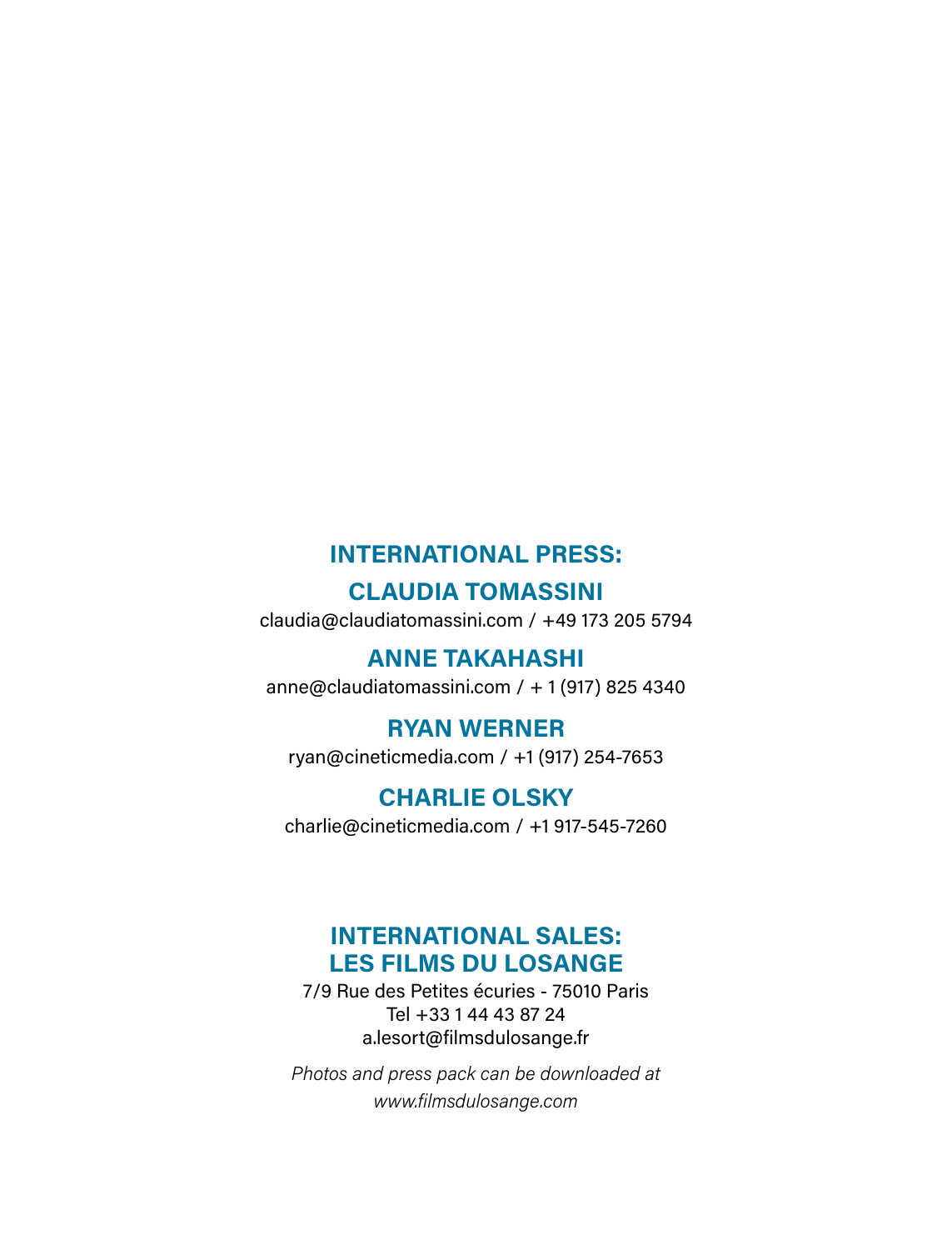andra, a young mother who raises her daughter alone, pays regular visits to her sick father. While she and her family fight tooth and nail to get him the care he requires, Sandra reconnects with Clément, a friend she hasn't seen in a while. Although he is in a relationship, the two begin a passionate affair.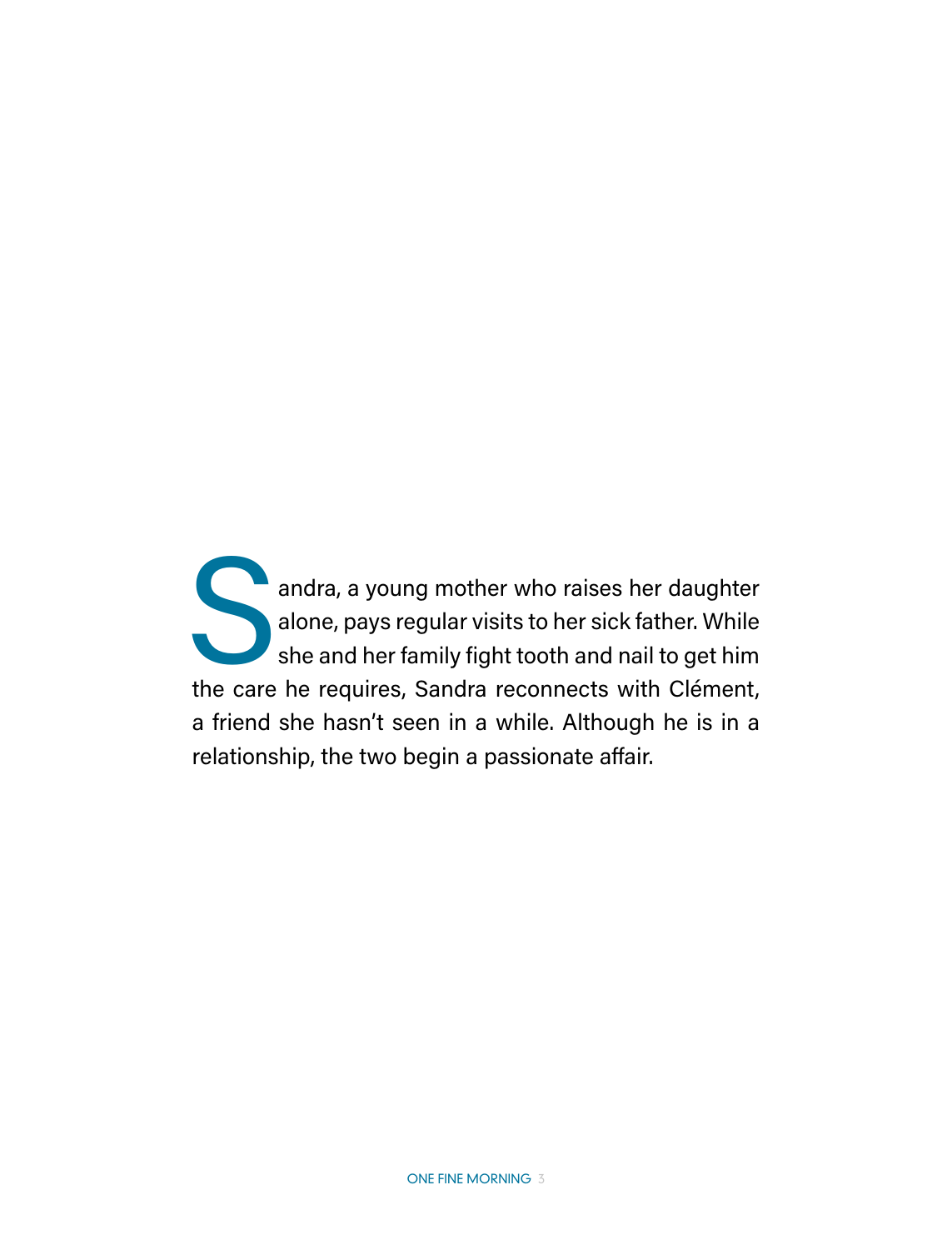# **INTERVIEW WITH MIA HANSEN-LØVE**

#### **How was** *One fine morning* **born?**

After *Bergman Island*, this film just came to me. During the winter of 2019- 2020, I wrote this script, partly inspired by my father's illness while he was still alive. I was trying to make sense of what I was going through. And I wanted to explore how two opposing feelings, a sense of grief and rebirth, can dialogue, experiencing them simultaneously. Even if it's unstable, what Sandra and Clément have together is above all a joy. With her father, it's only suffering. The two stories coexist. I was interested in finding a cinematographic form to show this coexistence.

#### **The film shows emotional relationships haunted by lack, absence.**

Georg and Sandra share a common need for love. Even when Georg's mind goes blank, he remains aware that he loves one person, his companion Leila. He misses her constantly and is afraid that he'll never see her again. Love is also vital for Sandra, for her daughter, for her father, and then for Clément, who will become central. Putting love at the

very heart of existence, the vulnerability that comes with it, is maybe also what continues to bring Georg and Sandra together, when they can no longer communicate. In one way or another, love connects the characters in the film. This is also true of Sandra's mother, she seems more detached but she is very present for her daughter and for Georg even though they have been separated for 25 years - again, this is a great proof of love.

#### **Sandra must say goodbye to her father.**

I am trying to tell the story of what it's like being in mourning for someone who's still alive. Georg is no longer the father Sandra knew, but he is still present. Even if his mind goes, a part of him - his sensibility, his being - remains. I wanted to make people feel this disappearance and this subsistence at the same time, this apparently contradictory movement is a source of great emotion for me. I wanted to show the visceral link that goes beyond illness, to tell the story of this strange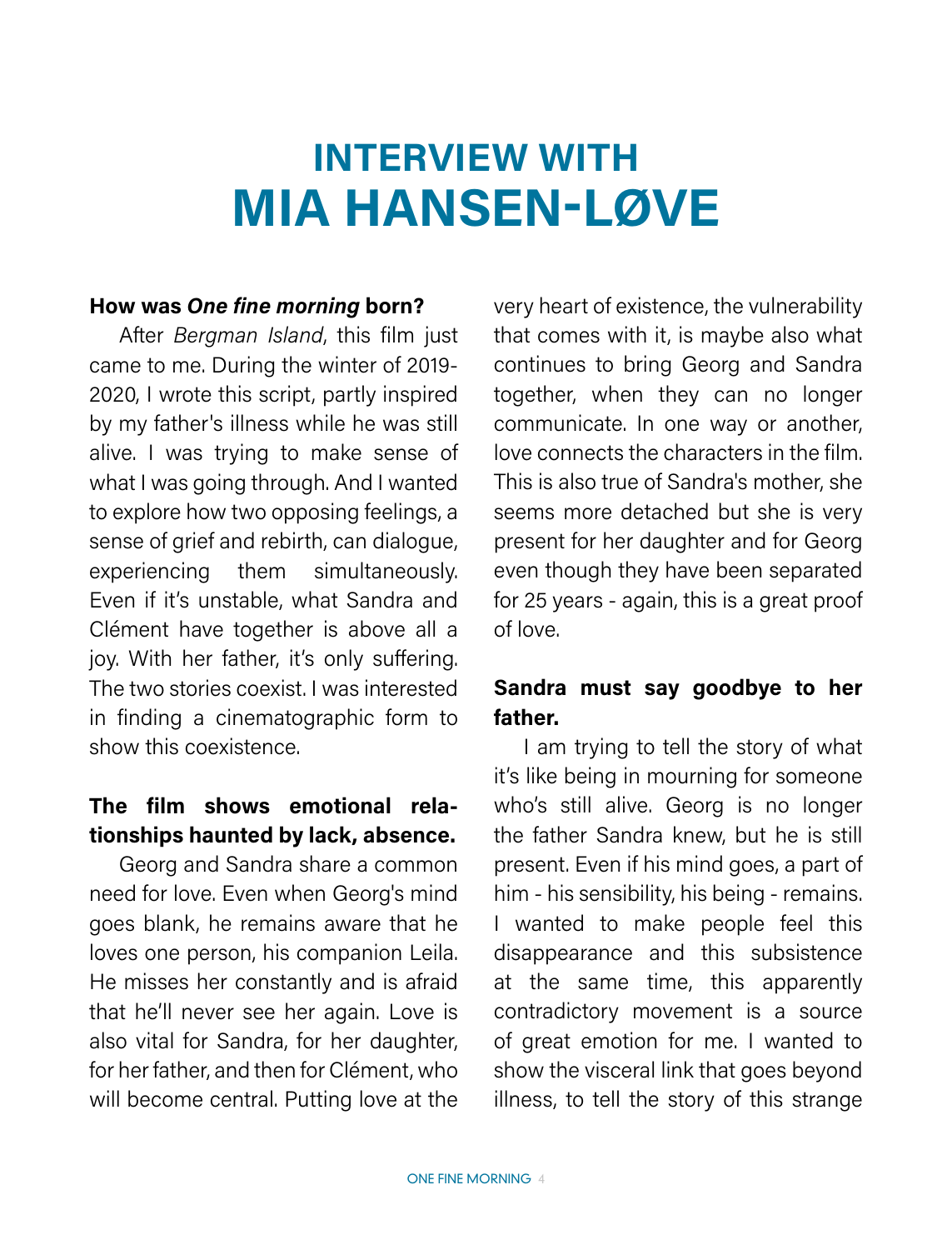mourning in order to better understand it, and to overcome the suffering that clouds everything for a long time. In the end, Sandra must free herself from her father to return to life, there is something selfish yet necessary in this. She embraces the happiness that is offered to her, but it is through a form of abandonment. This produces guilt. I wanted to talk about that too.

#### **However, the question of selfsacrifice is central, Sandra does not express her feelings much, but she helps her father to find his words.**

Sandra is caught up in what she is experiencing. Her daily life is full of duties: to her father, to her daughter, to her job as a translator, which consists of conveying the thoughts of others, to take a back seat to the words of others... There are few moments when she can express her feelings. Because she always tries to get her father to speak during her visits, because she is devoted to him, to him expressing his fears, his suffering, she cannot tell him what she is going through. As for her relationship with Clément, it is first and foremost a Relationship based on passion, with little space for words... Sandra is able to assert herself most in physical love, more than in words.

**The question of memory runs through the film: it slips away from Georg who struggles to recover it, and Sandra's mother (played by Nicole Garcia) seems to need to unburden herself of the past.**

Paradoxically, memory is on the father's side... This is probably due to the male and female figures in my family history. In the stories I tell, the maternal figures are more easily turned towards the future, the paternal figures are more fundamentally melancholic. I feel like I have inherited both. This is the inner tension of my films: the temptation to be selfdestructively melancholic crossed with a way of embracing life, of embracing fate.

**In the first scene, Sandra is stuck at her father's door; she has difficulty entering the film, and we sense that her journey will be difficult. And in the last scene, the horizon is open, and Clément's words to Sandra's daughter ("***Your home is straight ahead***") sound like an echo of the beginning of the film.**

In the script, the film ended with Clément asking, "And your house, where is it?" But Melvil's improvised answer during the shooting made sense. The arc of the film is there, from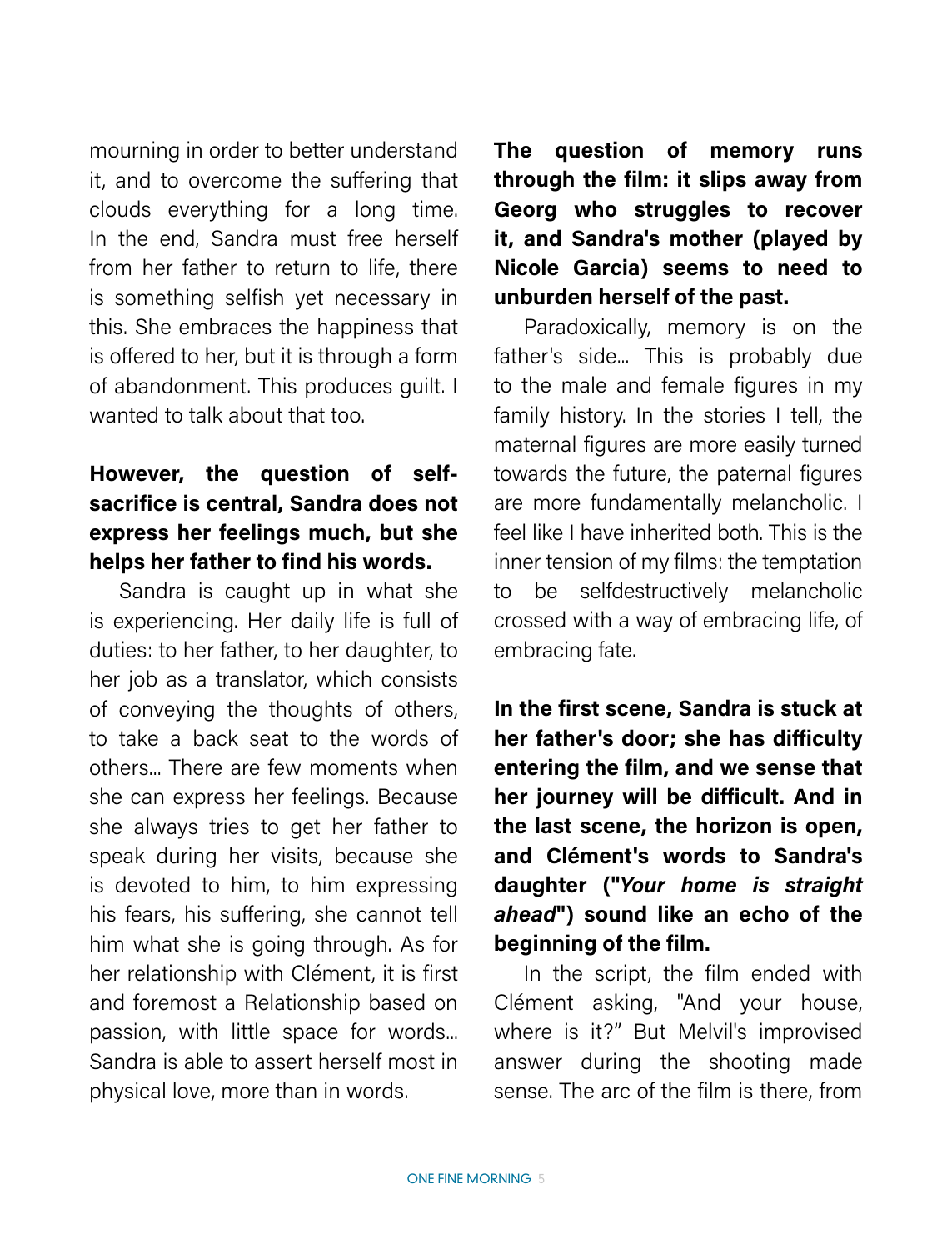Georg's closed door to a horizon that opens up at the end for Sandra. I don't think I could make a film with only a tragic outcome. Clearly, with the father, there can be no happy ending. He can't get better, his illness can only get worse. But I couldn't have made the film to tell only that. My films always move towards the light, it's an indispensable driving force for me.

#### **Léa Seydoux is very moving in** *One fine morning***.**

I wrote the role with her in mind. I had been attracted to her for a long time, but it was this character that allowed us to meet. I thought she was great in her last few roles but I wanted to show her in a new light. In recent years, Léa Seydoux has been looked at a lot as an object of desire. She embodies - in a very powerful way - a certain sex appeal, a certain unconventional glamour... She is often very "done up" in films... Very much dressed up, even disguised. Here, she is much simpler, both in her appearance and in her way of being. I wanted to strip her of her seductive attributes. Filming her with short hair and a bare head is part of that. To film her as a mother, in her daily life, as she works, too. She is not only looked at as a desirable woman: she also watches others a lot. We watch her watching and listening... I saw a reversal that allowed us to get closer to her inner character, her mysteriousness, even more. And a sadness in her, which moves me deeply.

## **How did you choose Pascal Greggory and how did he approach the role of Georg?**

Pascal Greggory was an obvious choice for this role. He is an actor I have always loved and he corresponded exactly to what I was looking for in Georg, with his elegance, his restraint, his sensitivity, and even a disturbing physical resemblance to my father. It may seem ironic to ask him to play a role where words escape him, as he was a stylized embodiment of language, especially in Rohmer's work. But it made sense because I wanted us to guess the words written within him, to better feel the loss. I was afraid that the role would frighten Pascal, but this was not the case, on the contrary. Interpreting this illness interested him as an actor and I believe that Georg's gentleness and reserve touched him intimately. I was very happy to work with him because he trusted me completely and I could easily guide him. I know this illness well... Pascal made it his own, with humbleness, without ever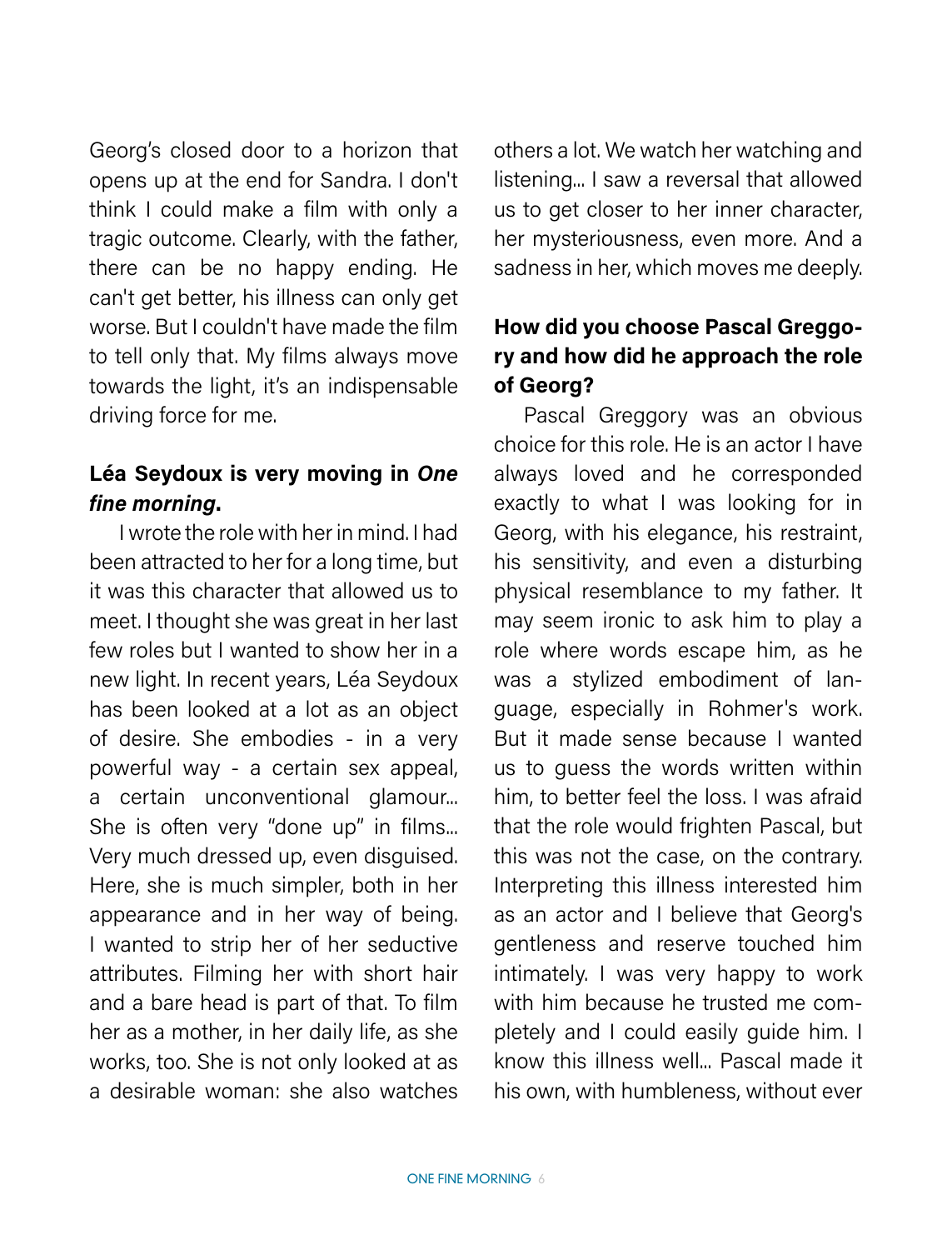being in a prepackaged performance, which I didn't want. Pascal and I were in complete symbiosis in our approach to the role.

### **Georg's speech is emptied of its meaning, but sometimes allows for very poetic turns of phrase.**

Logic breaks down, and the poetry that arises involuntarily, and which is an effect of the illness, says a lot about him. But it is often difficult to distinguish between what makes sense and what doesn't. How can you know what expresses an intention, and what is only due to a mental disorder? The uncertainty makes things even more painful. For example, the scene where Georg seems to want to express the wish to be euthanized by his daughter - at one moment it seems clear, and in the next everything becomes confused again, you can never be sure of his intentions.

### **Georg also loses the taste for the things he loved, like the Schubert sonata (D959) that his daughter has him listen to.**

The scene where Georg doesn't want to listen to Schubert anymore is at the heart of the film. We'd like to think that it's still possible to derive pleasure from music when words disappear… But they can no longer even share in that, because the music hurts Georg, by sending him back to a past life he no longer has access to... Then on the way back from the nursing home, in the bus, the music comes back to Sandra, she carries this music inside her, she tries to find her father through it. It is a somewhat mystical feeling; perhaps a secret communication is still possible with her father through Schubert. Like through his books. I very much believe in this idea, which consoles me.

#### **There is also a piano theme that is heard several times in the film.**

Liksom en herdinna, is a piece by Jan Johansson, a Swedish composer. When I prepare a film, I am always accompanied by one or more pieces. For *One fine morning*, it was this one. What makes it special is that I discovered it in a Bergman film, *The Touch*, which talks about an adulterous passion between two characters played by Bibi Anderson and Eliott Gould. This film that Bergman rejected, that he wanted to forget, I adore it. On passion, it is perhaps his most visceral film, the most carnal. This isn't the reason why I used Jan Johansson's theme, but because I identified with his melody,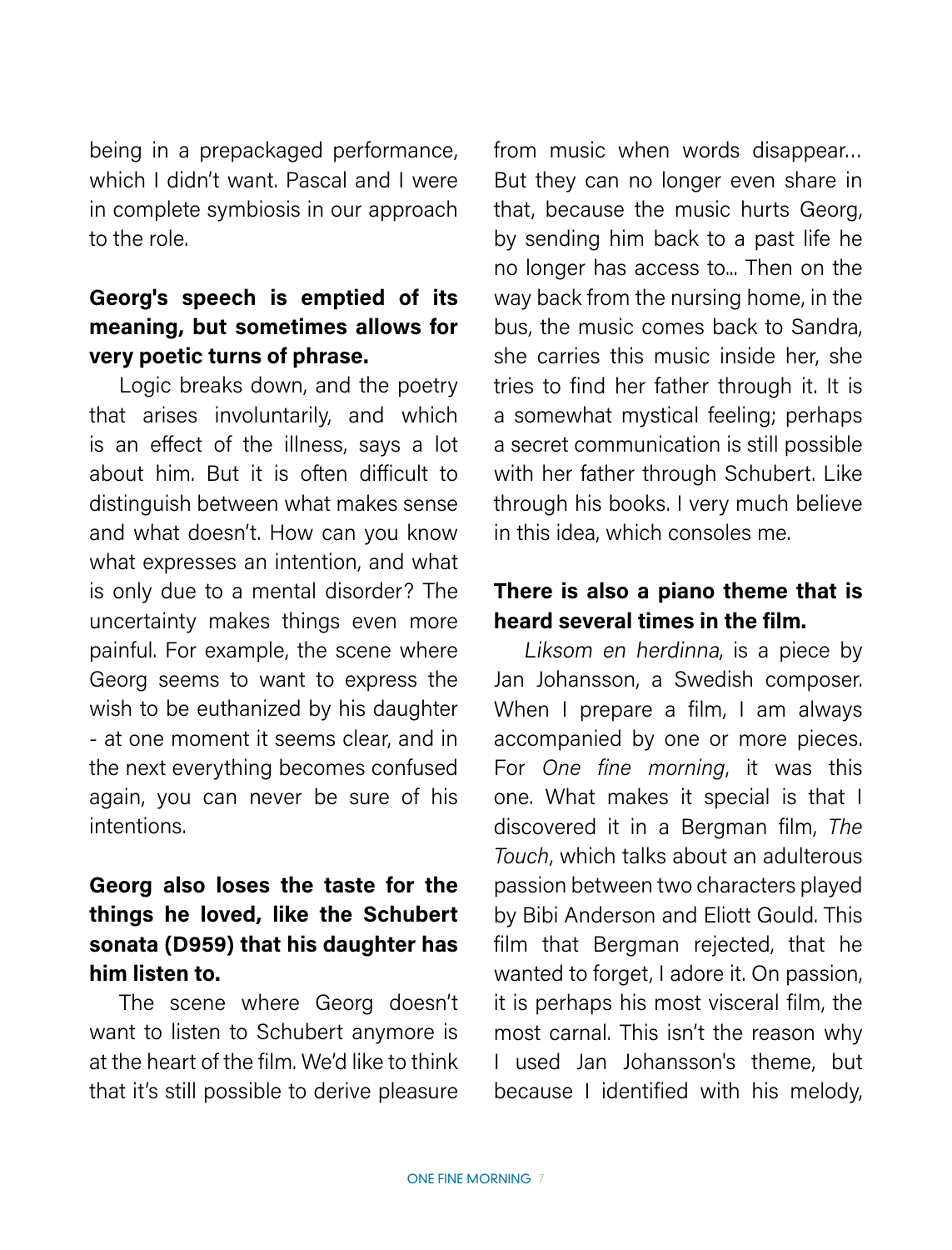where you find a melancholy as well as a speed, which goes with walking, which is recurrent in the film

## **The motif of the "room of one's own," the space of preserved intimacy, is everywhere: Sandra has to share a house with her lover and her daughter, and the disoriented residents of the nursing home constantly barge into Georg's room.**

Like many, I was marked by Virginia Woolf's essay (*A Room of One's Own*). Staking out a space of one's own that allows one to write, to think, to dream, or just to be alone, has always seemed essential to me. When you are a mother, living in Paris, with limited means, this space is rarely protected. Sandra lives in a studio and sleeps in her living room. Georg rents a small, charming apartment, but as soon as he leaves it, it goes back to its owners, his belongings are liquidated, and his whole life suddenly disappears... From then on, Georg will never have a place of his own. In hospitals or old people's homes, it's a continuous ballet of people coming in and out of your room. In addition, Georg has to change places four times; finding an affordable and decent nursing home in Paris seems almost impossible. For the family, it's important that the nursing home not be too far away, so that they can visit him regularly. *One fine morning* was intended to show these difficulties which come on top of the suffering caused by the disease... even for people who aren't the worst-off socially.

## **The character of Clément (Melvil Poupaud) is not idealized despite his adventurer's life that lends itself at first to fantasizing. He even seems guilty of some shortcomings in his relationship with Sandra.**

Before writing the film, I met a cosmo-chemist, he told me about his job, and what I discovered was very far from the clichés of the scientist sitting in a high-tech office. There are these journeys that impress me on the one hand, and a modest and simple daily life on the other. I found these two sides poetic, and that's what I liked. I wanted the character of Clément to be able to make Sandra dream from the start, and us too, but I also wanted him to be real, not a film fantasy. That's why I shot in the real offices of the cosmo-chemist in question, offices that are a bit outdated, in the laboratories of the Jardin des Plantes, which I filmed as they were. As for Clément's guilt... It's true that we see a man who cheats on his wife for a while.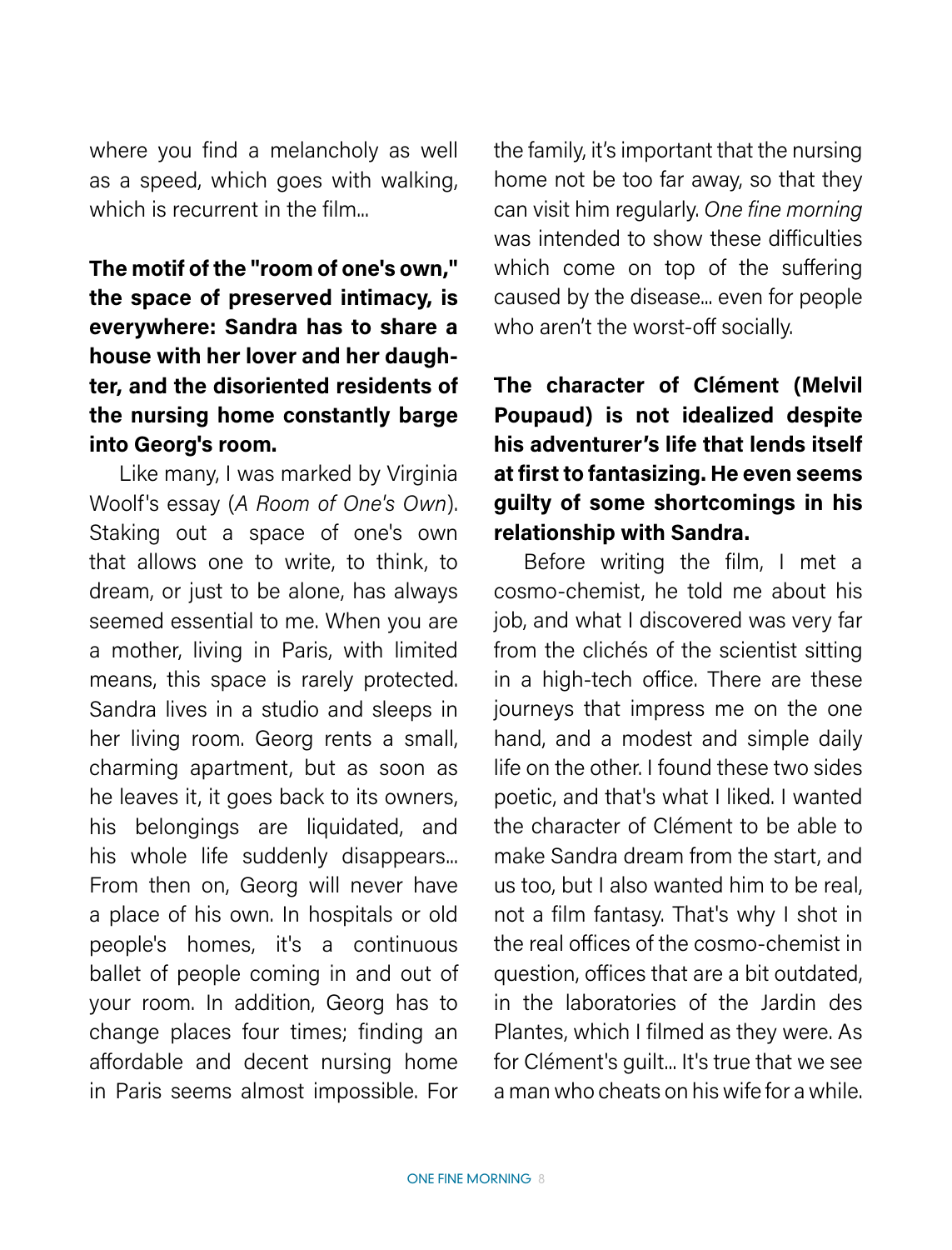Some may condemn him, that's not the way I see it. A long-term relationship is ending for him, he brought it up, and another that is born, which surprises him, as well as the difficulty of breaking up a home. His relationship with Sandra becomes a passion, Clément can't resist it. At the same time, he dithers. It's only human. The fact that he is not able to free himself from his wife overnight and that he's not strong enough to stop seeing Sandra, is not a source of indignation for me. It's not an obvious choice, he needs time, and it can also be seen as a proof of sensitivity. In love with a woman while living with another, Clement finds himself in a situation that is either banal or universal, depending on how you look at it. Either way, it's just as painful. In the end, he makes the decision to live with Sandra, who won't have waited for him in vain. Each character has his reasons in my films, I only film characters for whom I feel empathy, whatever their weaknesses, it's one of the premises of my films since the beginning. I loved filming Melvil in this role, an actor I had always wanted to work with. His seriousness, his charm, his eternal youthfulness and how precise his acting was made him an ideal actor in my eyes. While working with him, I kept asking myself how I

could have waited so long to meet him! He could have been in all my films...

#### **The choice of shooting on film gives the film something very soft.**

Shooting on film creates financial difficulties, but apart from *Eden*, I have always insisted on using 35mm. For *One fine morning*, I was all the more keen to do so because I was going to shoot in hospitals and nursing homes, which are unattractive settings. The film allowed me to give them an extra soul, a poetry difficult to detect otherwise. It creates a different view of the world: perhaps a little less sharpness, a little more distance, and empathy at the same time, it's difficult to put into words but the perception isn't the same. I have always tried to film reality as it is, lucidly, but trying to make it beautiful. In my eyes, the image from film lends itself better to these efforts. Beyond the material side, what I also prefer about 35mm is the movement, the succession of images specific to film perhaps better translates my relationship to time. As a spectator, I can like everything. But as a filmmaker, I need film in order to be transported into fiction. ■

#### *Interview by Louis Séguin in Paris, April 20, 2022*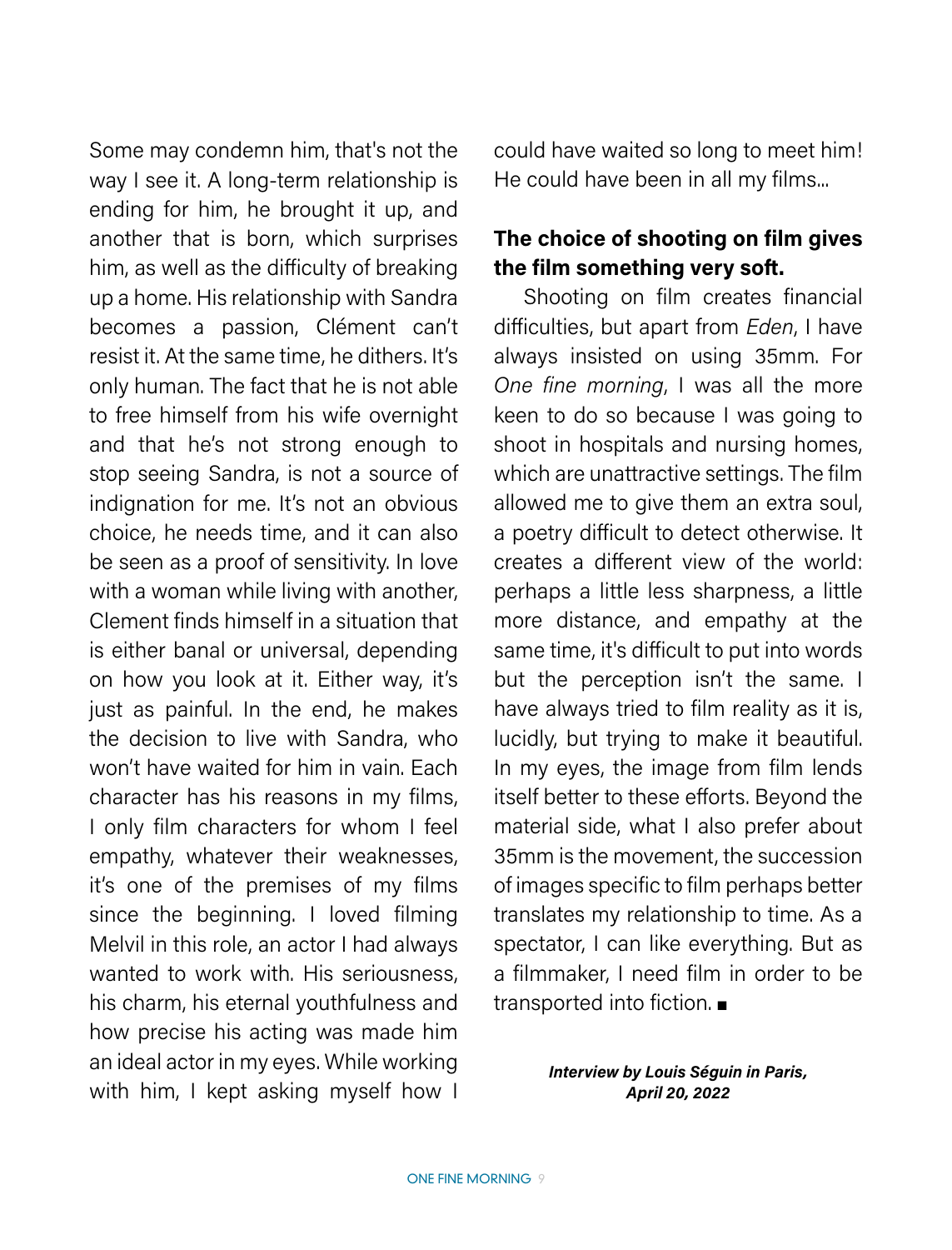## **LÉA SEYDOUX** *(select filmography)*

2022 **Crimes of the Future** by David Cronenberg • 2021 **France** by Bruno Dumont • **The French Dispatch** by Wes Anderson • **No Time to Die** by Cary Joji Fukunaga • **Story of My Wife** by Ildikó Enyedi • **Deception** by Arnaud Desplechin • 2019 **Oh Mercy !** by Arnaud Desplechin • 2016 **It's Only the End of the World** by Xavier Dolan • 2015 **The Lobster** by Yórgos Lánthimos • 2015 **Diary of a Chambermaid** by Benoît Jacquot • 2014 **Beauty and the Beast** by Christophe Gans • 2013 **Blue Is the Warmest Color** by Abdellatif Kechiche • 2012 **Farewell, My Queen** by Benoît Jacquot • 2011 **Mission: Impossible - Ghost Protocol** by Brad Bird • 2011 **Midnight in Paris** by Woody Allen • 2010 **Dear Prudence** by Rebecca Zlotowski • 2010 **Robin Hood** by Ridley Scott • 2009 **Inglourious Basterds** by Quentin Tarantino • 2008 **The Beautiful Person** by Christophe Honoré • 2008 **On War** by Bertrand Bonello

## **MELVIL POUPAUD** *(select filmography)*

2022 **Brother and Sister** by Arnaud Desplechin • **15 Ways to Kill Your Neighbour** by Santiago Mitre • **The Young Lovers** by Carine Tardieu • 2020 **Summer of 85** by François Ozon • 2019 **By the Grace of God** by François Ozon • **An Officer and a Spy** by Roman Polanski • **Golden Youth** by Eva Ionesco • 2018 **Beauty and the Beast** by Sophie Fillières • 2016 **In Bed with Victoria** by Justine Triet • 2015 **Mad Love** by Philippe Ramos • 2014 **Fidelio, Alice's Journey** by Lucie Borleteau • 2012 **Laurence Anyways** by Xavier Dolan • 2010 **The Edge** by Gilles Marchand • **Black Heaven** by François Ozon • 2008 **A Christmas Tale** by Arnaud Desplechin • 2007 **Towards Zero** by Pascal Thomas • **A Lost Man** by Danielle Arbid • 2005 **Time to Leave** by François Ozon • 2003 **Feelings** by Noémie Lvovsky • 2000 **Love Torn in a Dream** by Raoul Ruiz • **Time Regained** by Raoul Ruiz • 1997 **Genealogies of a Crime** by Raoul Ruiz • 1996 **A Summer's Tale** by Éric Rohmer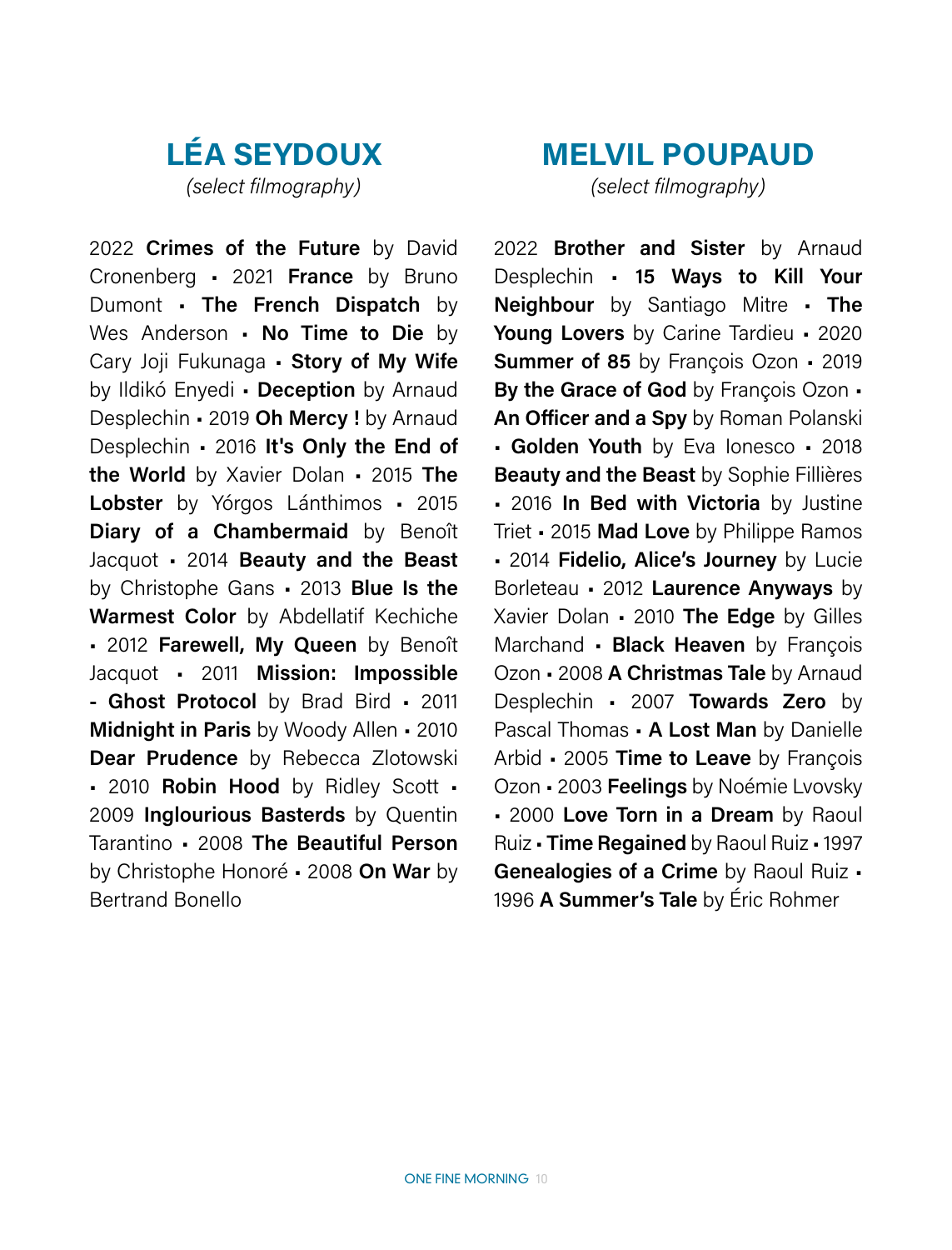# **PASCAL GREGGORY**

*(select filmography)*

2018 **Sisters in Arms** by Caroline Fourest • **Frankie** by Ira Sachs • **Non-Fiction** by Olivier Assayas • 2017 **School's Out** by Sébastien Marnier • 2016 **9 Fingers** by Fj Ossang • 2015 **Right Here Right Now** by Pascal Bonitzer • 2013 **My Friend Victoria** by Jean-Paul Civeyrac • 2011 **Bye Bye Blondie** by Virginie Despentes • 2008 **All About Actresses** by Maïwenn • 2006 **La Vie en Rose** by Olivier Dahan • 2004 **Gabrielle** by Patrice Chereau • 2002 **Raja** by Jacques Doillon • 1999 **The Fidelity** by Andrezj Zulawski • 1998 **Time Regained** by Raoul Ruiz • 1997 **Those Who Love Me Will Take the Train** by Patrice Chéreau • 1993 **The Queen Margot** by Patrice Chéreau • 1992 **The Tree, the Mayor and the Mediatheque** by Eric Rohmer • 1991 **Le Temps et la chambre** by Patrice Chéreau • 1982 **Pauline at the Beach** by Eric Rohmer • 1981 **A Good Marriage** by Eric Rohmer • 1978 **The Brönte Sisters** by André Techiné

**NICOLE GARCIA** *(select filmography - Actress)*

2019 **Dear Mother** by Laurent Lafitte • 2018 **Who You Think I Am** by Safy Nebbou • 2017 **All About Mothers** by Marie-Castille Mention-Schaar • 2015 **Families** by Jean-Paul Rappeneau • 2012 **Gare du Nord** by Claire Simon • 2011 **38 Witnesses** by Lucas Belvaux • 2007 **God's Offices** by Claire Simon • 2003 **The Story of Marie and Julien** by Jacques Rivette • 1999 **Kennedy and I** by Sam Karmann • 1993 **Life's Little Treasures** by Michel Deville • 1989 **Overseas** by Brigitte Rouan • 1985 **Death on a Rainy Sunday** by Joël Santoni • 1984 **Death in a French Garden** by Michel Deville • 1983 **Waiter !** by Claude Sautet • 1982 **A Captain's Honor** by Pierre Schhoendorffer • 1981 **Stepfather** by Bertrand Blier • 1979 **Bolero** by Alain Resnais • 1978 **My American Uncle** by Jacques Deray • 1976 **Duelle** by Jacques Rivette • 1975 **Let Joy Reign Supreme** by Bertrand Tavernier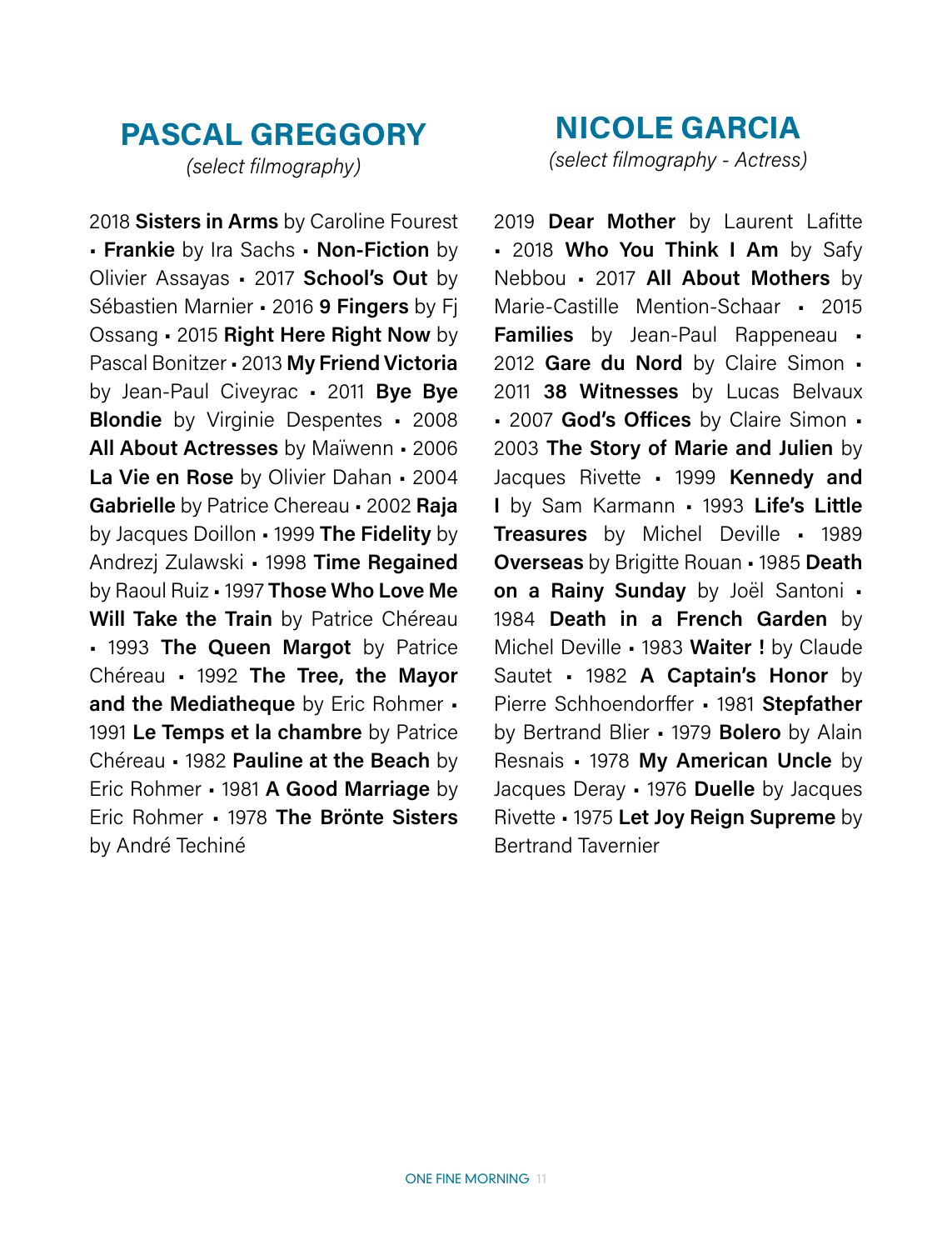# **CAST**

**Léa SEYDOUX Pascal GREGGORY Melvil POUPAUD** Françoise Nicole GARCIA **Camille LEBAN MARTINS** Sandra Georg Clément Linn

# **CREW**

Directed and written by **Mia HANSEN-LØVE** • Cinematography **Denis LENOIR – AFC – ASC** • Editing **Marion MONNIER** • Set Design **Mila PRELI** • Costumes **Judith DE LUZE** • Make Up **Sabine SCHUMANN** • Sound **Vincent VATOUX, Caroline REYNAUD** • Mixing **Olivier GOINARD** • 1st Assistant Director **Marie DOLLER** Casting **Youna DE PERETTI** • Scripte supervisor **Clémentine SCHAEFFER** • Production Manager **Julien FLICK** • Producers **David THION** and **Philippe MARTIN** Coproducers **Gerhard MEIXNER** and **Roman PAUL** • Production **LES FILMS PELLEAS** • In coproduction with **RAZOR FILM PRODUKTION, ARTE FRANCE CINEMA, BAYERISCHER RUNDFUNK** with the collaboration of **MUBI, DAUPHIN FILMS, CN6 PRODUCTIONS** • With the participation of **CANAL+, CINE+, ARTE FRANCE, LES FILMS DU LOSANGE, CNC, FILMFÖRDERUNGSANSTALT** • With the support of **LA REGION ÎLE-DE-FRANCE** in partnership with **CNC, MEDIENBOARD BERLIN BRANDENBURG, WELTKINO** • Developed with the support of **L'ANGOA, CINEMAGE 15 DEVELOPPEMENT** • French Distribution and International Sales **LES FILMS DU LOSANGE**